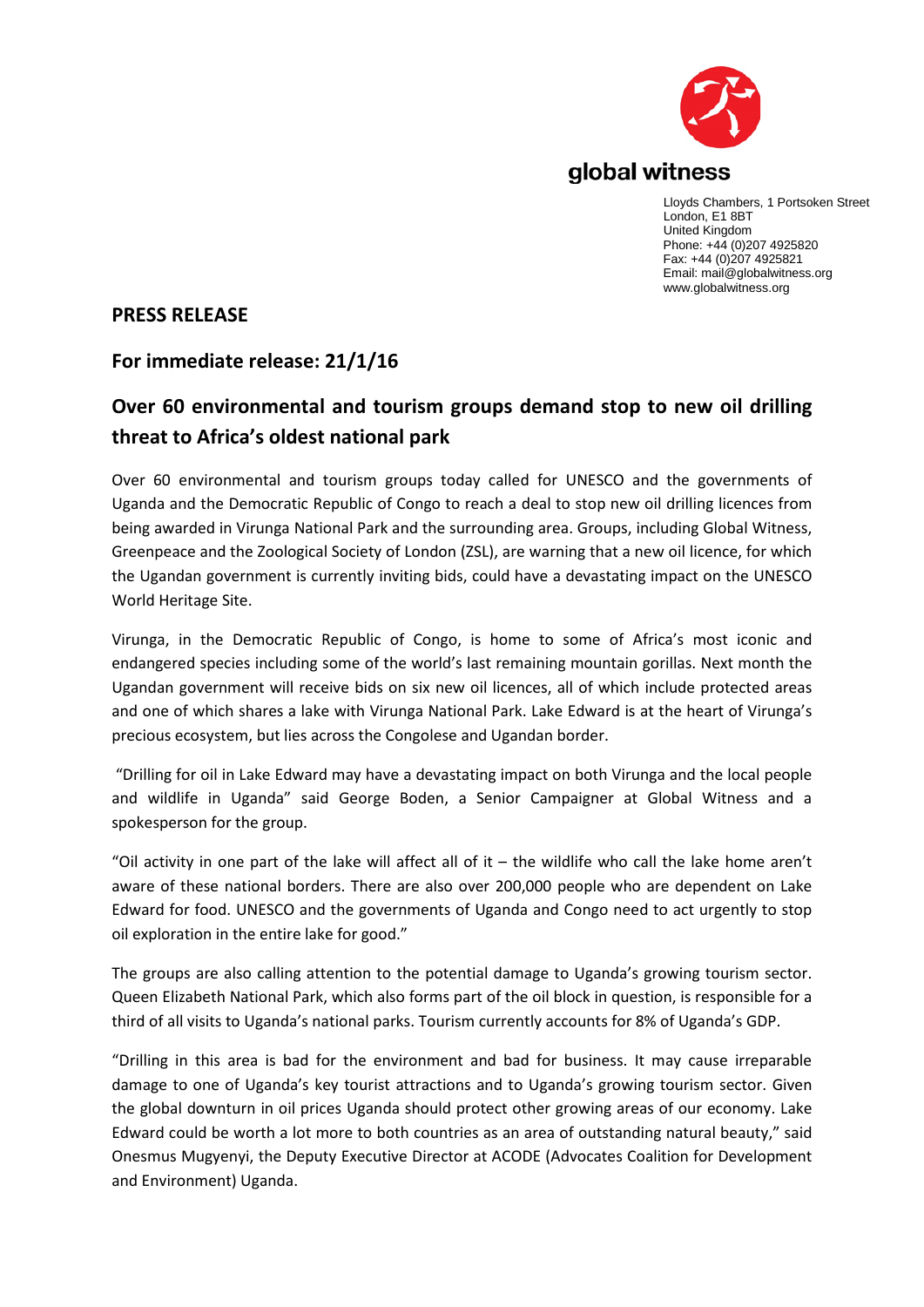In 2014 British oil company Soco International carried out seismic testing for oil on the Congolese side of Lake Edward, in Virunga, prompting widespread local opposition and an international outcry. The struggle over their oil licence was recorded in the Oscar nominated documentary Virunga, which was produced by Leonardo DiCaprio. Following the outcry Soco committed to no further involvement in its oil block in Virunga and announced in November 2015 that it no longer owns the block's licence.

The Congolese government has not commented publicly on the future of oil block 5, which covers Virunga National Park, since Soco's announcement. Global Witness and other NGOs are concerned that the Congolese government may seek to re-draw the boundaries of the World Heritage Site in Virunga in order to allow for drilling in this oil block.

For further information please contact George Boden [gboden@globalwitness.org,](mailto:gboden@globalwitness.org) +44 (0)7808 767 134, Jean-Luc Blakey [jlblakey@globalwitness.org](mailto:jlblakey@globalwitness.org) +44 (0) 752 527 7460 or Onesmus Mugyenyi [omugyenyi@acode-u.org](mailto:omugyenyi@acode-u.org) or +256 772 423 449.

## ENDS\_\_\_\_\_\_\_\_\_\_\_\_\_\_\_\_\_\_\_\_\_\_\_\_\_\_\_\_\_\_\_\_\_\_\_\_\_\_\_\_\_\_\_\_\_\_\_\_\_\_\_\_\_\_\_\_\_\_\_\_\_\_\_\_\_\_\_\_\_\_\_

Notes to Editors:

- 1. Further information on Global Witness' campaign to prevent drilling in Virunga can be found [here.](http://www.globalwitness.org/virunga)
- 2. According to the Ugandan Petroleum Authority the deadline of submission of bids by oil companies to the government of Uganda is the  $26<sup>th</sup>$  of February. 16 companies have been shortlisted. The Ugandan government is issuing six new oil licences all of which include protected areas. The Ngaji block includes the Uganda side of Lake Edward and parts of Queen Elizabeth National Park. More information can be foun[d here.](https://www.globalwitness.org/en/press-releases/uganda-names-companies-shortlisted-next-round-oil-bids-global-witness-response/)
- 3. For a map of the areas being allocated in the Ugandan oil licencing round se[e here.](http://www.petroleum.go.ug/resources/maps)
- 4. UNESCO wrote to the government of Uganda in August 2015 stating that oil exploration is incompatible with World Heritage Status and reminding them of their obligation to protect sites outside their own jurisdiction. At the time of writing UNESCO had not received a response.
- 5. In December 2015, the EU Parliament passed a resolution calling for the protection of Virunga from oil activities and noting the significant threat posed by the Ugandan licencing. For more information see [here.](https://www.globalwitness.org/en/press-releases/global-witness-welcomes-european-parliament-resolution-protect-virunga/)
- 6. Global Witness published the report ['Drillers in the Mist'](https://www.globalwitness.org/en/archive/drillers-mist-how-secret-payments-and-climate-violence-helped-uk-firm-open-african/) in September 2014, which laid out evidence that British oil company Soco International and its contractors had made illicit payments, appeared to have paid off armed rebels and benefited from fear and violence fostered by government security forces in eastern Congo, as they sought access to Virunga for oil exploration.
- 7. In June 2015 Global Witness also [published cheques](https://www.globalwitness.org/en/campaigns/democratic-republic-congo/soco-in-virunga/) showing that Soco International paid tens of thousands of dollars to a Congolese military officer accused of bribery and of brutally silencing opponents of oil exploration in the park.
- 8. Soco's controversial quest to explore for oil in eastern Congo was the subject of the Oscarnominated documentar[y 'Virunga',](http://virungamovie.com/) produced by Leonardo DiCaprio.
- 9. The groups who have signed the joint statement are: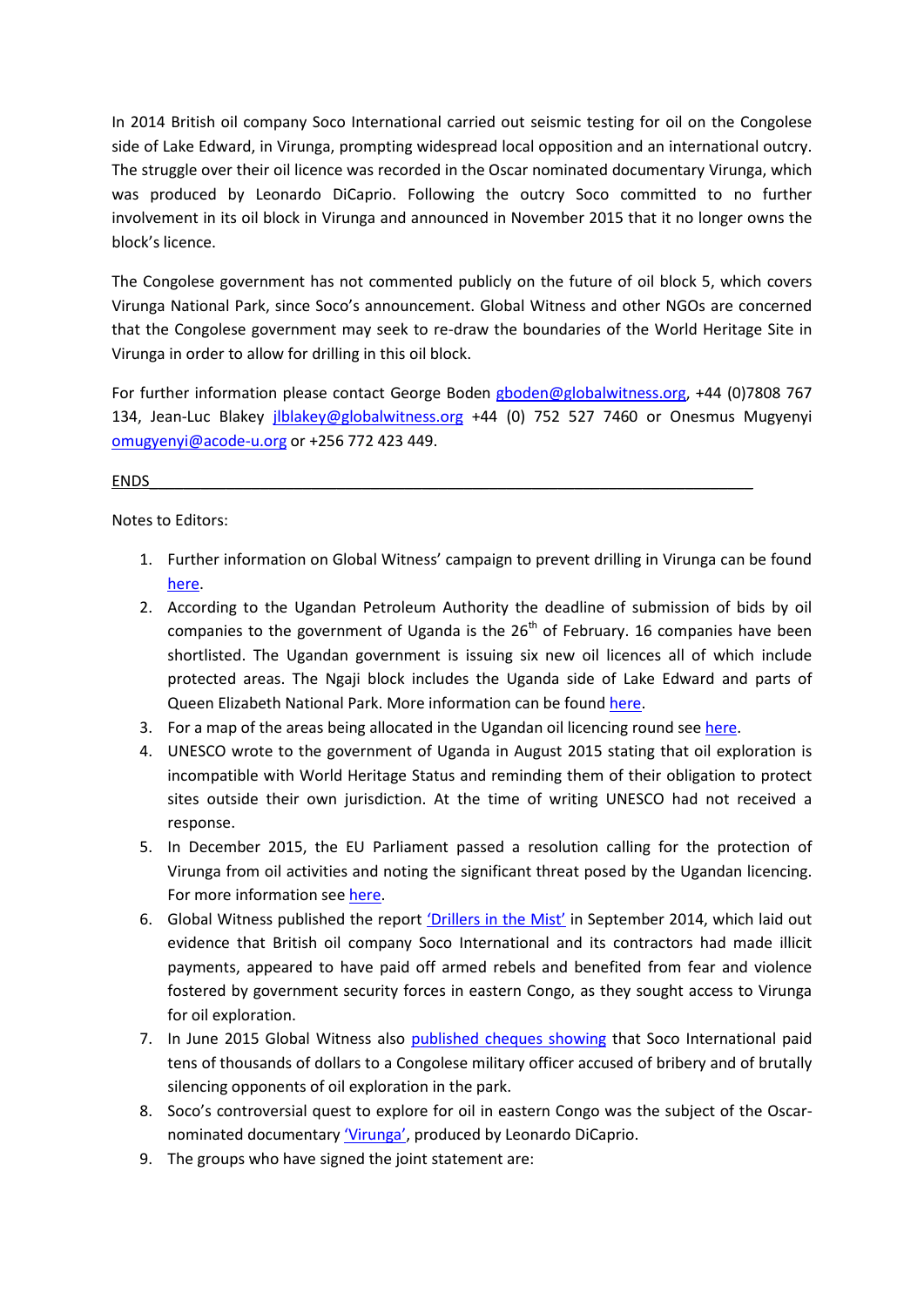Action des Chrétiens Activistes des Droits de Descartes Mponge Malasi l'Homme à Shabunda (ACADHOSHA ) DRC Action Coalition for Climate Change Enock Nimpamya Advocates Coalition for Development and Dr. Arthur Bainomugisha Environment (ACODE) Advocates for Natural Resource Governance and Frank Tumusiime Development (ANARDE) Africa Institute for Energy Governance (AFIEGO) Dickens Kamugisha African Wildlife Foundation Kaddu Sebunya - President Association pour le développement des Initiatives paysannes (ASSODIP) - RDC Janvier Sawakaka Asyanut Safaris Babra Adoso Vanhelleputte Australian Rainforest Conservation Society Dr Aila Keto. AO - President Biosphere Expeditions Dr. Matthias Hammer - Executive Director Bob Brown Foundation and The Denny Weber Buliisa Initiative for Rural Organisation (BIRUDO) Development Paolyel MP Onencan Civic Response On Environment & Development Bashir Twesigye - Executive Director (CRED) CJDH-RDC Fortunat Maronga Community Development and Conservation Agency (CODECA) Asiku Micah Conservation Action Trust Francis Garrard - Director CREDDHO Semakuba Corneille Earthworks Jennifer Krill Ecological Christian Organisation (ECO Uganda) Charles Kabiswa eCountability **Bill Butcher- Director** Elephants Alive **Marlene McCay - Founder and Chairperson** EST **EST EST** Fauna & Flora International Mark Rose - Chief Executive Officer FECOPEILE Josué Mukura Gaia Foundation **Liz Hosken** Global Rights Alert Winfred Ngabiirwe Global Witness **Patrick Alley - Founder** Greenpeace Victorine Sirri Che Thöner Greenwatch **Irene Ssekyana** IDPE Bantu LUKAMBO Jeunesse du Monde République Démocratique du Congo Mr Tibère Kajemba Dunia Lake Albert Biodiversity Conservation Alert Mugume Michael (LABCA) Matoke Tours Willem Johannes Kok - Managing director Mid-western region Centre for Democracy & Lawrence Kangula human rights (MICOUD) Mutanda Lake Resort Willem Johannes Kok - Managing director Nature Uganda Archilles Byaruhanga New Eden Christian Foundation Canon Baluku New Progressive Alliance **Ed Griffith** Pro-Biodiversity Conservationists in Uganda Robert Tumwesigye (PROBICOU) Publish What You Pay – Uganda (PWYP-U) Noreen Nampewo - National Coordinator